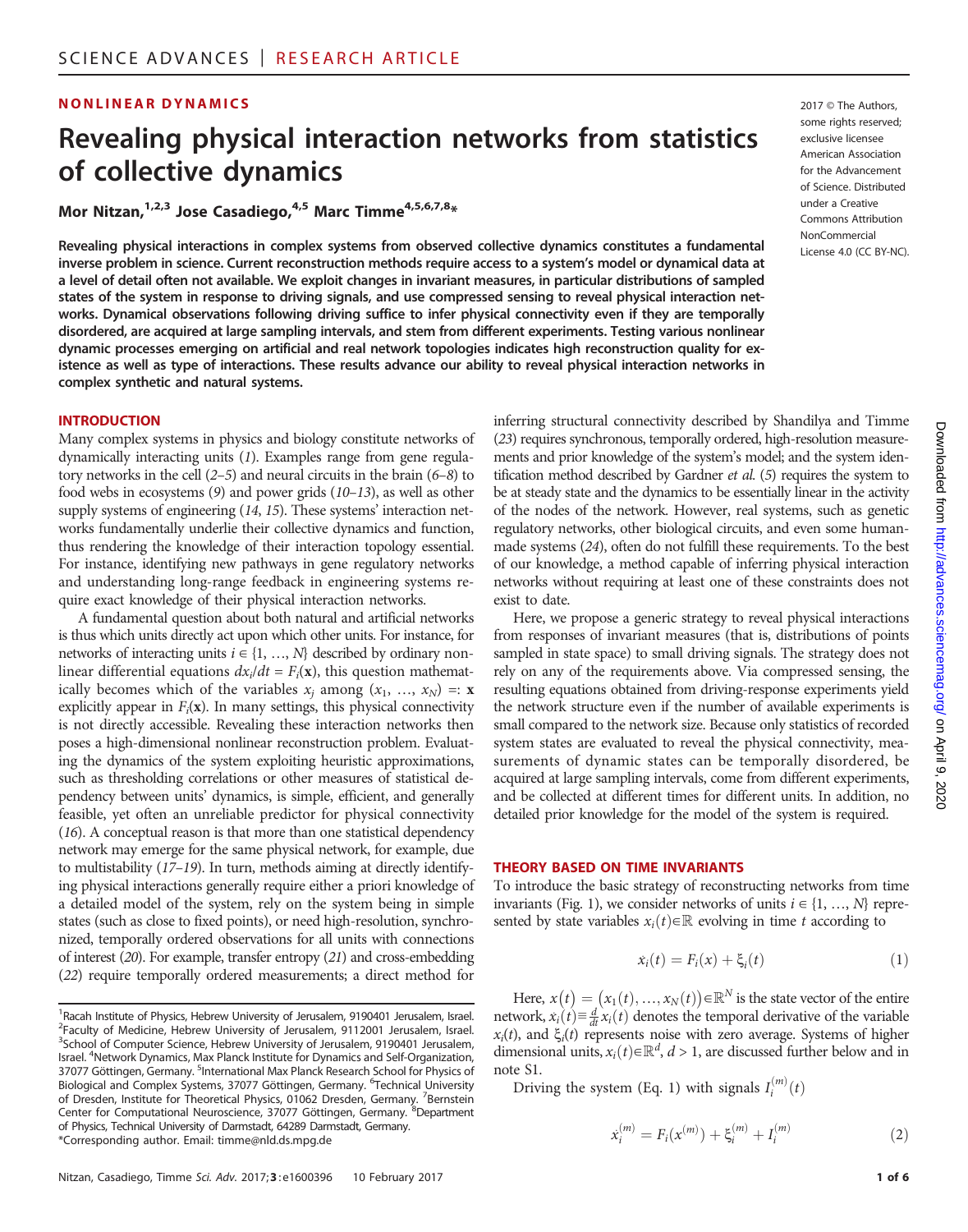

Fig. 1. Strategy of network reconstruction from responses of time invariants. (A) A networked dynamical system with unknown topology (gray) is perturbed by external driving signals I<sup>m</sup>, m  $\in$  {1, ..., M}. (B) Potentially noisy, disordered, low-resolution data are collected from several different experiments. (C) The centers of mass z<sup>(m)</sup> of each of these distributions of points sampled in state space are calculated. (**D**) The changes  $z_i^{(m)} - z_i^{(0)}$  in response to driving signals  $I^{(m)}$  yield the network topology.

modifies its dynamics. For temporally constant or otherwise stationary driving signals, the temporal trajectories of the system after potential transients may exhibit collective dynamics that generate a defined statistics of points in state space. These states are recorded under M different driving conditions  $m \in \{1, ..., M\}$  with signals  $I_i^{(m)}$  and, for each experiment, generate an invariant density  $\rho^{(m)}$  characteristic of the dynamics defined by Eq. 2. One simple quantity induced by such a density is given by its center of mass  $z^{(m)} = \langle x^{(m)} \rangle_{\mathsf{p}^{(m)}}$ . If these data sample the invariant measure well (25), then the average may be approximated by the sample mean  $z^{(m)} = \langle x^{(m)}(t) \rangle_{t \in T} = |T|^{-1} \Sigma_{t \in T} x^{(m)}(t)$  (see note S1 for a more detailed discussion). Here,  $T$  is the set of time points at which the data are recorded.

How can we reconstruct interaction networks from these data? Approximating Eq. 2 up to first order around  $z^{(0)}$  yields

$$
\dot{x}_i^{(m)} \approx F_i\left(z^{(0)}\right) + \sum_{j=1}^N \frac{\partial F_i}{\partial x_j}\Big|_{z^{(0)}} \left(x_j^{(m)} - z_j^{(0)}\right) + \xi_i^{(m)} + I_i^{(m)} \tag{3}
$$

The exact conditions under which this approximation is justified are elaborated in note S1. By averaging over the recorded sample points T, we get

$$
\dot{z}_i^{(m)} \approx F_i\left(z^{(0)}\right) + \sum_{j=1}^N \frac{\partial F_i}{\partial x_j} \Big|_{z^{(0)}} \left(z_j^{(m)} - z_j^{(0)}\right) + \bar{I}_i^{(m)} \tag{4}
$$

where  $\overline{I}_i^{(m)} := \langle I_i^{(m)}(t) \rangle_{t \in T}$  are temporal averages of the stationary driving signals, and we set  $I_i^{(0)} \equiv 0$  for all *i*. Last, substituting the expression for the undriven dynamics  $F_i(z^{(0)})$  by setting  $m = 0$  in Eq. 4, we obtain (see note S1 for a detailed derivation)

$$
\dot{z}_l^{(m)} - \dot{z}_l^{(0)} \approx \sum_{j=1}^N J_{ij} \left( z_j^{(m)} - z_j^{(0)} \right) + \bar{I}_i^{(m)} \tag{5}
$$

where  $J_{ij} := \frac{\partial F_i}{\partial x_j}\Big|_{z^{(0)}}$  are the elements of the Jacobian  $J = DF|_{z^{(0)}}$ . We take  $z_l^{(m)} = z_l^{(0)} = 0$ , because the centers of mass do not change in

 $\sum_{i=1}^{n}$  (6) where  $\overline{I}_i \in \mathbb{R}^{M \times 1}$  is the vector of averaged driving signals  $\overline{I}_i^{(m)}$ ,  $\Delta z \in \mathbb{R}^{M \times N}$  is the matrix of response differences  $z_j^{(m)} - z_j^{(0)}$  of the centers of mass, and  $J_i \in \mathbb{R}^{1 \times N}$  is the respective row of the Jacobian

matrix. Evidently, the differences in the invariant density's centers of mass are jointly determined by the driving vector and the network topology. We remark that the reconstruction problem decomposes over nodes in the network such that the set of incoming interactions to each node can be reconstructed independently. A sufficient number of driving-response experiments thus yield a set of linear equations (Eq. 6) for each node i, restricting the potential interaction networks estimated by J. Our goal of identifying which variables  $x_i$  appear in  $F_i(\mathbf{x})$  is thus equivalent to finding those pairs  $(i, j)$  where  $J_{ii} \neq 0$  such that unit j directly acts on i (and thus also those where no such direct interactions exist,  $J_{ij} = 0$ ). Notice that, because the Jacobian is evaluated at the center of mass of the unperturbed invariant density, the reconstruction approach is expected to recover the correct interactions if they consistently exist across the relevant fractions of state space, which include the observed driven dynamics and the unperturbed centers of mass. Here, we consider constant driving signals,  $I_i^{(m)}(t) = \overline{I}_i^{(m)}$ , complemented by additive noise. If the number M of experiments is larger than the network size N, then reconstructing a given network becomes possible via a least squares solution to Eq. 6. However, in many experimental settings, the number of available experiments is relatively small. To overcome this limitation, we exploit compressed sensing theory by determining an  $L_1$ -norm minimum solution  $\hat{J}_i$  to Eq. 6 such that the number of experiments M can be much smaller than the network size  $N$  [see Methods;  $(26-29)$ ]. Last, we rank the resulting absolute values  $\left| \hat{J}_{ij} \right|$  and vary a threshold  $J_c$  to distinguish between existing  $(|\hat{J}_{ij}| \geq J_c)$  and absent  $(|\hat{J}_{ij}| < J_c)$  interactions. Hence, evaluation of inference performance is done in a parameter-free manner (note S3).

time if the recorded points sample the invariant density well (see note

 $-\overline{I}_i \approx \Delta z J_i^{\mathsf{T}}$ 

S2 for error estimates for sampling). This yields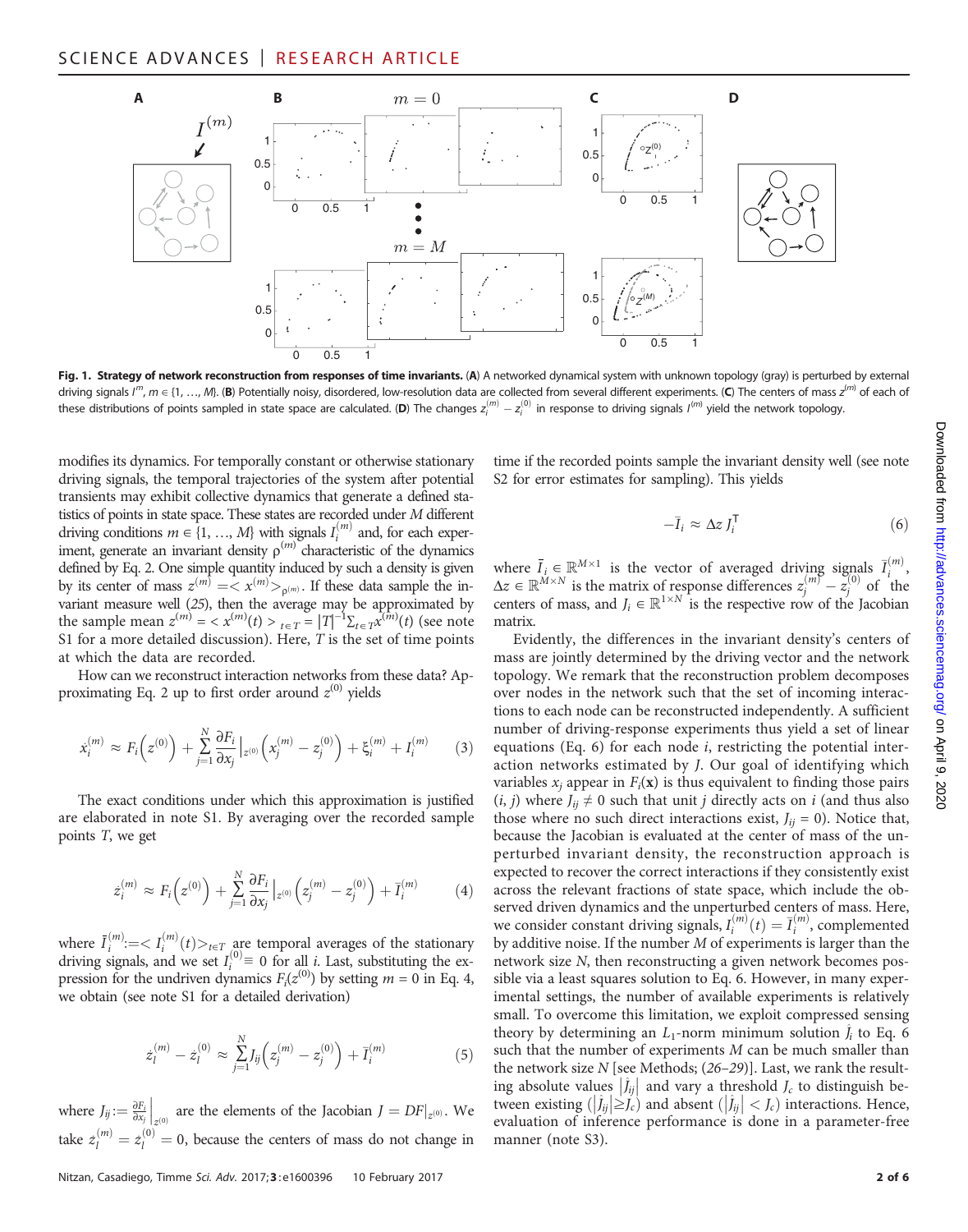#### PERFORMANCE ON ARTIFICIAL AND REAL NETWORK TOPOLOGIES

Our strategy is successful in reconstructing the topology of physical interaction networks across a range of systems and collective dynamics (Figs. 2 to 5). To evaluate the quality of reconstruction, we initially consider a class of random networks where each unit is a Goodwin oscillator (30), a prototypical biological oscillator that characterizes various biological processes from circadian clocks to somitogenesis (see Methods for model description) (31–33). Under mild constraints, the strategy readily generalizes to systems of other, also higher-dimensional units (see below) and more complex dynamics (see note S1 for a complete derivation).

We first analyze one network realization (Fig. 2A) and collect individual results to network ensembles to obtain a robust quality analysis. Reconstruction quality is quantified by the area under the receiver operating characteristic (ROC) curve (AUC), a score typically between one-half (chance level) and one (perfect ranking of the reconstructed interactions) (see note S3). As expected, the reconstruction quality improves with the number of driving-response experiments (Fig. 2B). With compressed sensing methods [see (34–38) and Methods], the number of experiments required to obtain a given quality increases sublinearly with network size and continuously changes with increasing noise (Fig. 2C). Furthermore, the sparser a given network is, the lower the number of required experiments for robust reconstruction (see note S4). The invariants-based reconstruction strategy works analogously for different network topologies and different nodal coupling strengths, both homogeneous and heterogeneous (note S5) and for various dynamic processes; beyond networks of noisy oscillators, robust reconstruction is achieved for networks exhibiting qualitatively distinct dynamics, such as a biological network of transcription factor regulators close to a fixed point and a network of Rössler oscillators exhibiting chaotic dynamics (notes S6 and S7). Finally, the invariants-based strategy outperforms available standard reconstruction baselines, including measures of mutual information and correlation between the activity patterns of every two nodes in the network, partial correlation between the pairwise activity patterns (given the activity patterns of the other nodes in the network), and transfer entropy (note S8 and figs. S7 and S8).



Fig. 2. Evaluation scheme illustrating robust reconstruction. (A) Representative adjacency matrix indicating network connectivity as defined by present (black) and absent (white) links. (**B**) ROC curve obtained by varying a threshold J<sub>c</sub> separating links classified as existing ( $|\hat{J}_{ij}| \geq J_c$ ) from those classified as absent ( $|\hat{J}_{ij}| < J_c$ ) (see note S3). The AUC increases with decreasing noise level, with perfect ranking of reconstructed links in the limit of noiseless dynamics. Inset: The quality of network reconstruction, as specified by the AUC, increases with the number of driving-response experiments. (C) The number of experiments required for high-quality reconstruction (here, AUC > 0.95) increases sublinearly (compared to the dotted line) with network size and (inset) changes only weakly with the noise level. Data are shown for random networks of (default size) N = 50 Goodwin oscillators with a regular incoming degree of 4, a default noise level of 0.5, a default number of experiments of 25, and a number of sampled time points of 100; shading indicates SD across ensembles of network realizations.



Fig. 3. Revealing interaction types. (A) Beyond distinguishing existing from missing interactions (schematically represented by the medium gray and white adjacency matrix), activating and inhibiting interactions may be separately detected (dark gray, light gray, and white matrix). (B) The reconstruction quality (AUC) benefits from the separate reconstruction of different types of interactions (green curve) compared to joint reconstruction of existing and missing interactions (gray curve), and increases with the number of driving-response experiments. Data are shown for random networks of  $N = 50$  Goodwin oscillators with a regular incoming degree of 4 and a number of sampled time points of 100; shading indicates SD across ensembles of network realizations.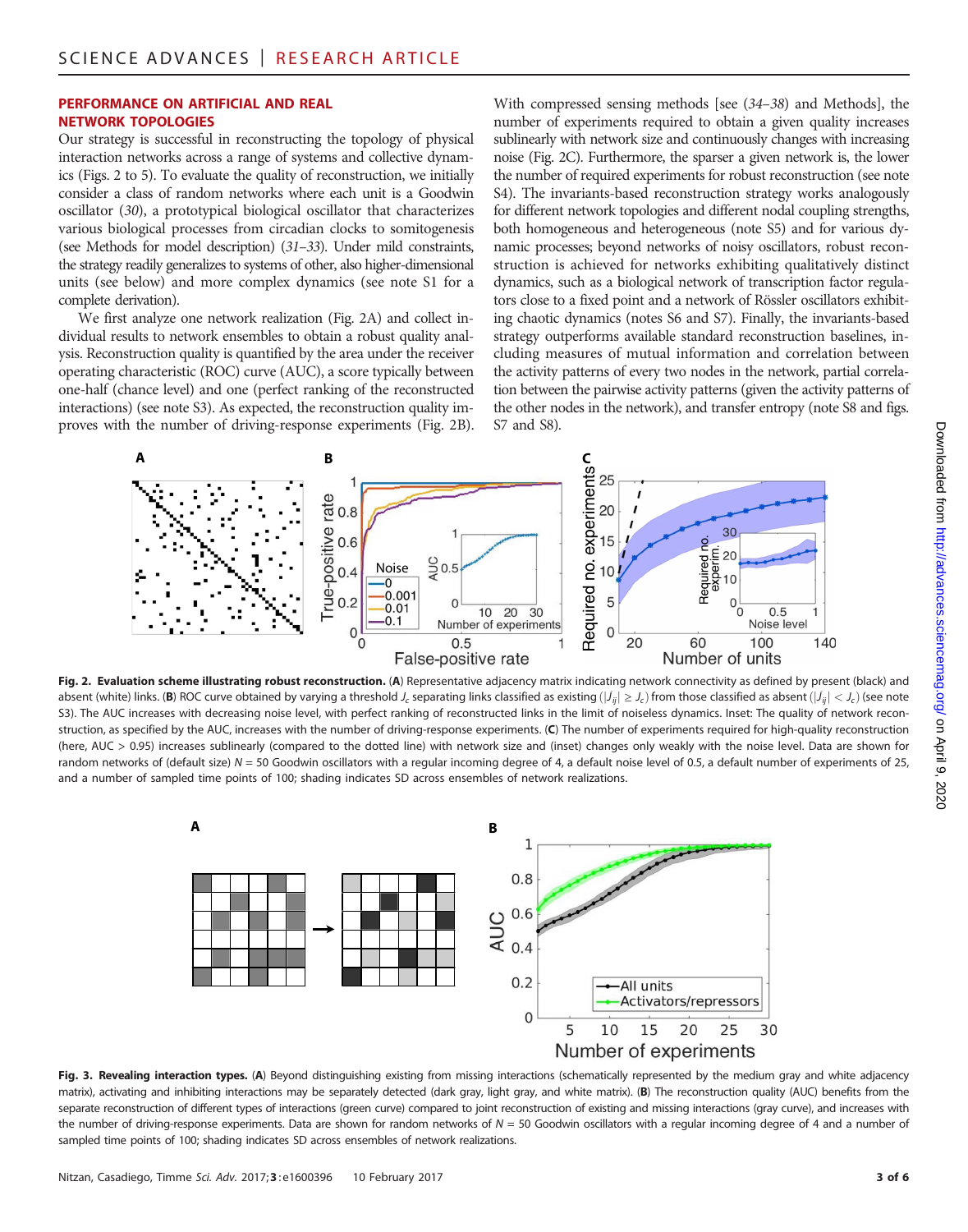In addition to disentangling existing and missing interactions within a network, the strategy can be extended to reveal finer topological features and to require only partial, lower dimensional dynamical information. First, separately ranking the reconstructed  $J_{ii}$  values as deduced from Eq. 6 to find activating interactions above a certain threshold and negative ones below a second threshold yields two sets, one for consistently activating and one for consistently inhibiting interactions (Fig. 3). The separate identification of different types of interactions not only provides more information about their nature but also enhances the quality of reconstruction (Fig. 3 and note S9). Second, partial dynamical information, such as experimental data for networks of high-dimensional units limited to only one out of several dynamical variables for each unit, may suffice to reconstruct complete interaction networks (Fig. 4). See note S10 for a systematic evaluation of the effect of missing dynamical information on the quality of reconstruction. These results establish that reconstruction of network interactions is possible in a generic class of dynamical systems under a broad range of conditions.

Beyond generic model systems, the reconstruction strategy also yields promising results for specific biological settings. We demonstrate this on a genetic regulatory network characterizing the circadian clock in Drosophila (see note S11 for model description) (39). This clock coordinates the biological response to the day-night cycle. The quality of reconstruction of the circadian clock benefits from increasing the number of driving-response experiments and is robust to noisy signals (Fig. 5).

#### **DISCUSSION**

The presented theory relating responses of invariant measures and resulting observables to small driving signals enables us to reveal physical interaction networks from statistics of essentially arbitrary dynamical data that are sufficiently broadly sampled. The theory relies on the system being stationary or otherwise exhibiting an invariant measure that is sampled well by the data. It also relies on the option to drive the system with signals that are sufficiently small to still yield



Fig. 4. Robust reconstruction from one-dimensional sampling of multidimensional unit dynamics. (A) Scheme illustrates three-dimensional units (encircled), coupled through one observed variable (colored), whereas the other two variables are unobserved (gray). (B) The reconstruction quality (AUC) stays robust and reduces only slightly for reconstruction based on partial, one-dimensional measurements (green curve) relative to reconstruction based on three-dimensional measurements (gray curve), and increases with the number of driving-response experiments. Data are shown for random networks of  $N = 50$  Goodwin oscillators with a regular incoming degree of 4 and a number of sampled time points of 100; shading indicates SD across ensembles of network realizations.



Fig. 5. Reconstruction of the circadian clock network in Drosophila. The quality of reconstruction (AUC) of the circadian clock (A) increases with the number of drivingresponse experiments, for both noiseless (gray curve) and noisy (green curve) dynamics (B), and changes only weakly with noise level (inset). Number of sampled time points, 300; default number of experiments, 20; noise level for noisy case, 0.01; shading indicates SD across ensembles of network realizations. (A) Modified with permission from Leloup and Goldbeter (39) (Fig. 1).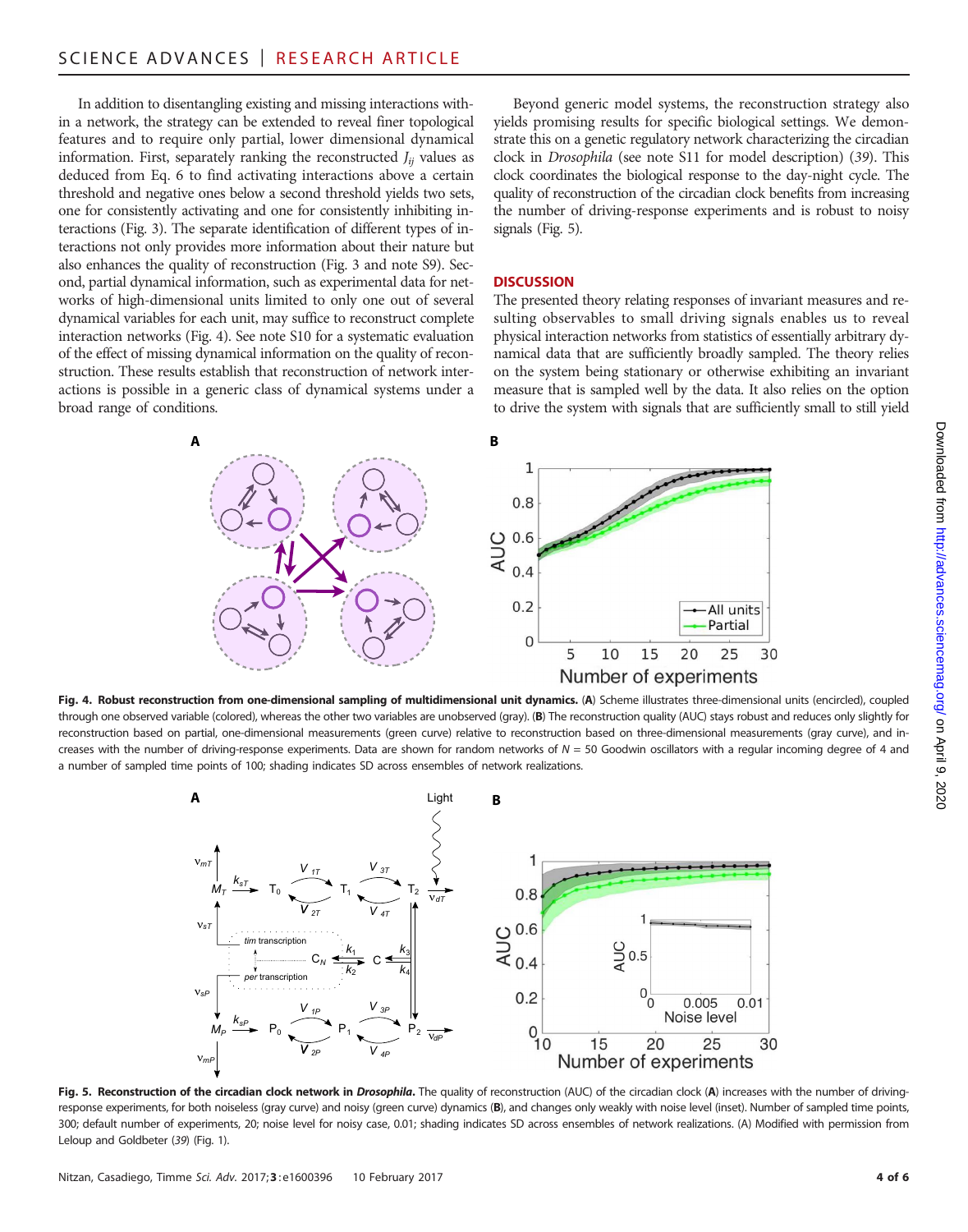linear responses and, at the same time, sufficiently large to outweigh the noise and finite sampling influence. However, no fine-tuning of the driving signals is needed (see note S12). In addition, the method relies on changes in the stationary dynamics of the system following perturbations. Hence, it suits systems that do not exhibit an extreme form of perfect saturation or systems that adapt on fast time scales in response to external signals. If adaptation time scales are slow relative to the period during which the dynamic sampling is performed, then the method we suggest naturally becomes applicable again, because the system does not fully adapt and is effectively stationary during the measurement time. Thus, shifts in averages can be naturally observed following the same framework. The strategy is successful for generic mathematical model schemes and specific biological settings. Extended options include distinguishing between activating and inhibiting interactions as well as revealing the existence of interactions even if access is limited to only one out of several dynamical variables for individual units.

Because the strategy relies solely on the invariant density, state space points recorded may be used without known temporal order, may have been recorded at varying sampling intervals, and may even come from several experiments (performed under the same conditions). Furthermore, different units of the same system may, in principle, be recorded separately and at different times. All these options emerge because only statistical information (a rough estimate of an observable, such as center of mass) of the dynamical data is used. This strategy for revealing physical interactions from statistics thus constitutes a previously unknown intermediate approach between purely statistical methods for inferring effective connectivity (for example, correlations) and approaches inferring physical connectivity from high-resolution, timeordered recordings of the full dynamics (5, 20, 27, 40–42).

The full range of features may be useful under various experimental conditions. For instance, many high-quality measurements of single-cell gene expression levels obtained simultaneously are available either at a system-wide level for a single time point [for example, Taniguchi et al. (43)] or for a few genes for several time points (44), yet there is no restriction in principle to measuring all genes in a sequence of different experiments. Together, these results offer a novel perspective on inferring physical and not only correlative (effective) connectivity of networked systems from statistically sampling their dynamics.

#### **METHODS**

#### Goodwin oscillators

To evaluate the quality of the reconstruction approach in a controlled setting, we considered networks of N prototypical Goodwin oscillators  $i \in \{1, ..., N\}$  (30), each with three variables— $x_i$ ,  $y_i$ , and  $z_i$ —evolving in time according to  $\dot{x}_i = f(z_i) - a_i z_i$ ,  $\dot{y}_i = x_i - b_i y_i - \sum_{j=1}^N J_{ij} g(y_i, y_j)$ , and  $z_i = y_i - c_i z_i$ . In addition,  $f(z_i) = v_o/[1 + (z_i/K_m)^n]$  constitutes a local nonlinearity and  $g(y_i, y_j) = y_i - y_j$  constitutes the diffusive interactions. In direct numerical simulations, the parameters are  $a_i = b_i = c_i = 0.4$ ,  $v_o =$  $K_m = 1$ , and  $n = 17$ .

#### Network topologies

For generic evaluations (Figs. 2 to 4), we used random networks of  $N = 50$  Goodwin oscillators with a regular incoming degree of 4. We fixed the degree for Figs. 2 to 4 and varied it to compare networks of different degrees in fig. S2. In addition, we used an Erdős Rényi random network of  $N = 50$  genetic regulators, with edge probability  $p =$ 0.01, where a genetic regulator is chosen to be either an activator or a

repressor with equal probability (fig. S3). For the topology of a real biological system, we considered the circadian clock network of Drosophila [(39, 45); see note S11] (Fig. 5).

#### Compressed sensing

The framework of compressed sensing (34–38) enables us to reconstruct a high-dimensional sparse signal based on linear measurements, where the number of measurements is small relative to the dimension of the signal. In our context, the goal was to reconstruct the network physical connections  $J_i \in \mathbb{R}^{1 \times N}$  for a given unit *i*, by solving the linear set of equations  $-\overline{I}_i = \Delta z I_i^{\mathsf{T}}$  (Eq. 6) for averaged driving signals  $\overline{I}_i \in \mathbb{R}^{M \times 1}$ , driving-response matrix  $\Delta z \in \mathbb{R}^{M \times N}$ , and  $M \ll N$ . Given that  $J_i$  is sufficiently sparse and  $\Delta z$  fulfills certain conditions, as elaborated in note S13, this problem can be posed as an  $L^1$ -norm convex optimization problem with guarantees for a robust and stable solution, and solved using standard software such as CVX, a MATLAB package for specifying and solving convex problems (46, 47).

#### SUPPLEMENTARY MATERIALS

Supplementary material for this article is available at [http://advances.sciencemag.org/cgi/](http://advances.sciencemag.org/cgi/content/full/3/2/e1600396/DC1) [content/full/3/2/e1600396/DC1](http://advances.sciencemag.org/cgi/content/full/3/2/e1600396/DC1)

- note S1. Details of the derivation of invariant-based reconstruction.
- note S2. Error estimates for observables from sampled invariant density.
- note S3. Reconstruction evaluation.
- note S4. Moderate influence of link density.
- note S5. Reconstructing homogeneous and heterogeneous networks.
- note S6. Reconstruction of systems near fixed points.
- note S7. Reconstruction of chaotic systems.
- note S8. Performance compared with available standard baselines.
- note S9. Distinguishing activating from inhibiting interactions.
- note S10. The effect of missing information.
- note S11. Model descriptions.
- note S12. The effect of various driving conditions on reconstruction quality.
- note S13. Compressed sensing.
- fig. S1. Approximating the center of mass of invariant densities by the sample mean.
- fig. S2. Sparser networks require fewer experiments for robust reconstruction.
- fig. S3. Reconstruction is robust across network topologies.

fig. S4. The quality of reconstruction increases with the number of experiments for a network of genetic regulators.

- fig. S5. Reconstruction of a network of Rössler oscillators exhibiting chaotic dynamics.
- fig. S6. Comparison of reconstruction quality across different approaches.
- fig. S7. Comparison of reconstruction quality against transfer entropy.
- fig. S8. Separate reconstruction of activating and inhibiting interactions enhances the quality of reconstruction.

fig. S9. Quality of reconstruction (AUC score) decreases gradually with the fraction of hidden units in the network.

fig. S10. Quality of reconstruction increases as driving signals overcome noise and finite sampling effects.

References (48–50)

#### REFERENCES AND NOTES

- 1. S. H. Strogatz, Exploring complex networks. Nature 410, 268–276 (2001).
- 2. G. Karlebach, R. Shamir, Modelling and analysis of gene regulatory networks. Nat. Rev. Mol. Cell Biol. 9, 770–780 (2008).
- 3. D. H. Erwin, E. H. Davidson, The evolution of hierarchical gene regulatory networks. Nat. Rev. Genet. 10, 141–148 (2009).
- 4. E. H. Davidson, Emerging properties of animal gene regulatory networks. Nature 468, 911–920 (2010).
- 5. T. S. Gardner, D. di Bernardo, D. Lorenz, J. J. Collins, Inferring genetic networks and identifying compound mode of action via expression profiling. Science 301, 102 (2003).
- 6. S.-y. Takemura, A. Bharioke, Z. Lu, A. Nern, S. Vitaladevuni, P. K. Rivlin, W. T. Katz, D. J. Olbris, S. M. Plaza, P. Winston, T. Zhao, J. A. Horne, R. D. Fetter, S. Takemura, K. Blazek,
	- L.-A. Chang, O. Ogundeyi, M. A. Saunders, V. Shapiro, C. Sigmund, G. M. Rubin,
	- L. K. Scheffer, I. A. Meinertzhagen, D. B. Chklovskii, A visual motion detection circuit suggested by Drosophila connectomics. Nature 500, 175-181 (2013).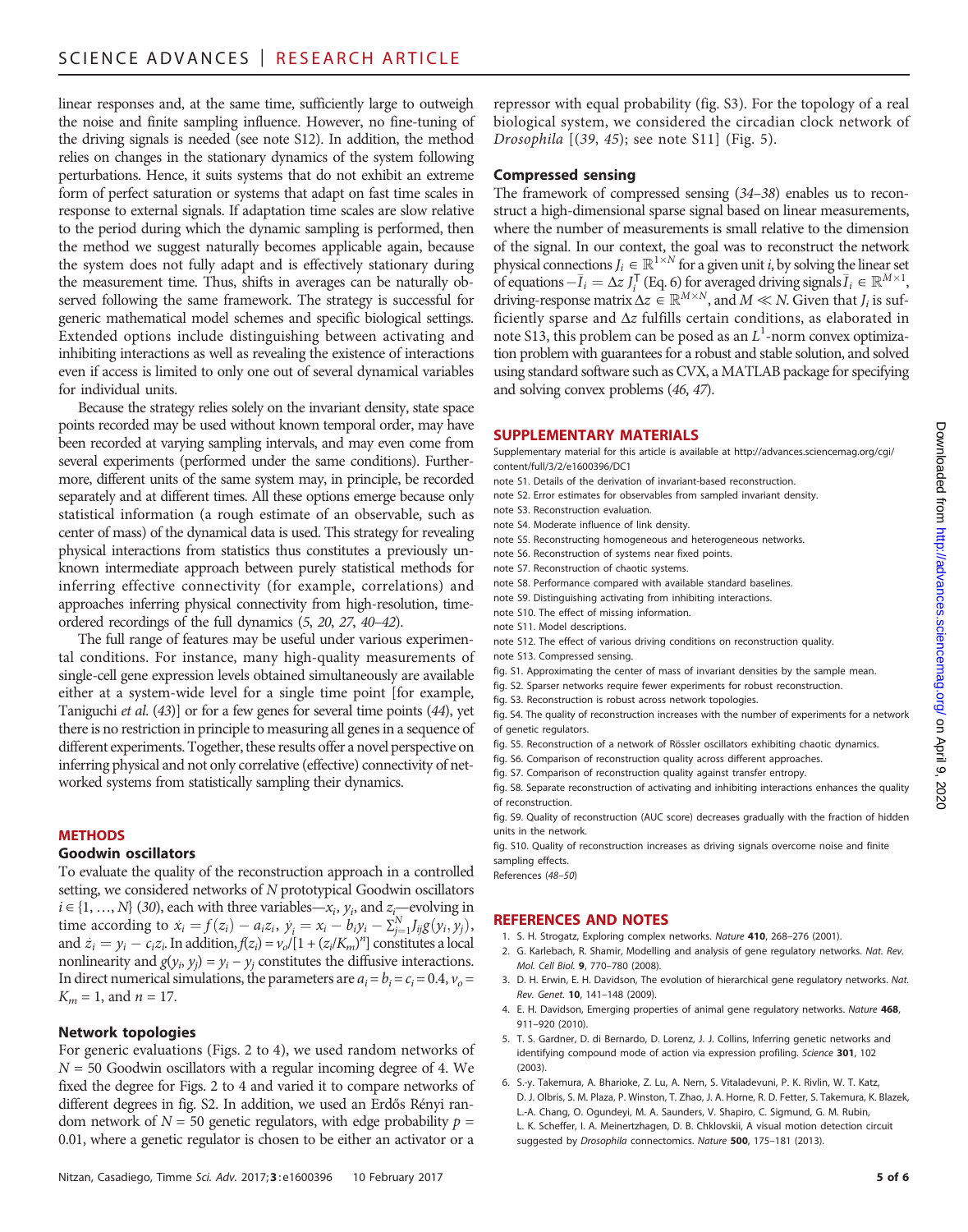- 7. O. Sporns, G. Tononi, R. Kötter, The human connectome: A structural description of the human brain. PLOS Comput. Biol. 1, e42 (2005).
- 8. E. Schneidman, M. J. Berry, R. Segev, W. Bialek, Weak pairwise correlations imply strongly correlated network states in a neural population. Nature 440, 1007–1012 (2006).
- 9. B. Drossel, A. J. McKane, Modelling food webs, in Handbook of Graphs and Networks: From the Genome to the Internet, S. Bornholdt, H. G. Schuster, Eds. (Wiley-VCH, 2003).
- 10. G. Filatrella, A. H. Nielsen, N. F. Pedersen, Analysis of a power grid using a Kuramoto-like model. Eur. Phys. J. B 61, 485–491 (2008).
- 11. M. Rohden, A. Sorge, M. Timme, D. Witthaut, Self-organized synchronization in decentralized power grids. Phys. Rev. Lett. 109, 064101 (2012).
- 12. D. Witthaut, M. Timme, Braess's paradox in oscillator networks, desynchronization and power outage. New J. Phys. **14**, 083036 (2012).
- 13. P. J. Menck, J. Heitzig, J. Kurths, H. J. Schellnhuber, How dead ends undermine power grid stability. Nat. Commun. 5, 3969 (2014).
- 14. R. Carvalho, L. Buzna, W. Just, D. Helbing, D. K. Arrowsmith, Fair sharing of resources in a supply network with constraints. Phys. Rev. E Stat. Nonlinear Soft Matter Phys. 85, 046101 (2012).
- 15. N. Rubido, C. Grebogi, M. S. Baptista, Resiliently evolving supply-demand networks. Phys. Rev. E Stat. Nonlinear Soft Matter Phys. 89, 012801 (2014).
- 16. B. Lünsmann, "Reconstruction of physical interactions in stationary stochastic network dynamics," thesis, University of Göttingen, Germany (2015).
- 17. A. A. Prinz, D. Bucher, E. Marder, Similar network activity from disparate circuit parameters. Nat. Neurosci. 7, 1345–1352 (2004).
- 18. C. Kirst, M. Timme, D. Battaglia, Dynamic information routing in complex networks. Nat. Commun. 7, 11061 (2015).
- 19. M. Timme, F. Wolf, T. Geisel, Coexistence of regular and irregular dynamics in complex networks of pulse-coupled oscillators. Phys. Rev. Lett. 89, 258701 (2002).
- 20. M. Timme, J. Casadiego, Revealing networks from dynamics: An introduction. J. Phys. A Math. Theor. 47, 343001 (2014).
- 21. T. Schreiber, Measuring information transfer. Phys. Rev. Lett. 85, 461 (2000).
- 22. S. Tajima, T. Yanagawa, N. Fujii, T. Toyoizumi, Untangling brain-wide dynamics in
- consciousness by cross-embedding. PLOS Comput. Biol. 11, e1004537 (2015). 23. S. G. Shandilya, M. Timme, Inferring network topology from complex dynamics. New J.
- Phys. 13, 013004 (2011). 24. I. Dzafic, P. Mohapatra, Impedance based fault location for weakly meshed distribution networks, in 2011 IEEE PES Innovative Smart Grid Technologies (IEEE, 2011), January 2011, pp. 1–6.
- 25. E. Ott, Chaos in Dynamical Systems (Cambridge Univ. Press, 2002), 478 pp.
- 26. S. Boyd, L. Vandenberghe, Convex Optimization (Cambridge Univ. Press, 2004).
- 27. M. Timme, Revealing network connectivity from response dynamics. Phys. Rev. Lett. 98, 224101 (2007).
- 28. D. Napoletani, T. D. Sauer, Reconstructing the topology of sparsely connected dynamical networks. Phys. Rev. E Stat. Nonlinear Soft Matter Phys. 77, 026103 (2008).
- 29. W.-X. Wang, R. Yang, Y.-C. Lai, V. Kovanis, C. Grebogi, Predicting catastrophes in nonlinear dynamical systems by compressive sensing. Phys. Rev. Lett. 106, 154101 (2011).
- 30. B. C. Goodwin, Oscillatory behavior in enzymatic control processes. Adv. Enzyme Regul. 3, 425–438 (1965).
- 31. P. Ruoff, M. Vinsjevik, C. Monnerjahn, L. Rensing, The Goodwin oscillator: On the importance of degradation reactions in the circadian clock. J. Biol. Rhythms 14, 469–479 (1999).
- 32. P. François, N. Despierre, E. D. Siggia, Adaptive temperature compensation in circadian oscillations. PLOS Comput. Biol. 8, e1002585 (2012).
- 33. S. Zeiser, J. Müller, V. Liebscher, Modeling the Hes1 oscillator. J. Comput. Biol. 14, 984–1000 (2007).
- 34. E. J. Candès, M. B. Wakin, An introduction to compressive sampling. IEEE Signal Process. Mag. 25, 21–30 (2008).
- 35. E. J. Candes, T. Tao, Near-optimal signal recovery from random projections: Universal encoding strategies? IEEE Trans. Inf. Theory 52, 5406-5425 (2006).
- 36. E. J. Candès, J. Romberg, T. Tao, Robust uncertainty principles: Exact signal reconstruction from highly incomplete frequency information. IEEE Trans. Inf. Theory 52, 489–509 (2006).
- 37. E. J. Candes, J. K. Romberg, T. Tao, Stable signal recovery from incomplete and inaccurate measurements. Commun. Pure Appl. Math. 59, 1207–1223 (2006).
- 38. D. L. Donoho, Compressed sensing. IEEE Trans. Inf. Theory 52, 1289–1306 (2006).
- 39. J.-C. Leloup, A. Goldbeter, A model for circadian rhythms in Drosophila incorporating the formation of a complex between the PER and TIM proteins. J. Biol. Rhythms 13, 70–87 (1998).
- 40. D. Yu, U. Parlitz, Driving a network to steady states reveals its cooperative architecture. Europhys. Lett. 81, 48007 (2008).
- 41. D. Yu, M. Righero, L. Kocarev, Estimating topology of networks. Phys. Rev. Lett. 97, 188701 (2006).
- 42. I. Tomovski, L. Kocarev, Network topology inference from infection statistics. Phys. A 436, 272–285 (2015).
- 43. Y. Taniguchi, P. J. Choi, G.-W. Li, H. Chen, M. Babu, J. Hearn, A. Emili, X. S. Xie, Quantifying E. coli proteome and transcriptome with single-molecule sensitivity in single cells. Science 329, 533–538 (2010).
- 44. D. Longo, J. Hasty, Dynamics of single-cell gene expression. Mol. Syst. Biol. 2, 64 (2006).
- 45. J.-C. Leloup, A. Goldbeter, Chaos and birhythmicity in a model for circadian oscillations of the PER and TIM proteins in Drosophila. J. Theor. Biol. 198. 445-459 (1999).
- 46. M. Grant, S. Boyd, CVX: Matlab Software for Disciplined Convex Programming, Version 2.1 (CVX Research, 2014); http://cvxr.com/cvx.
- 47. M. Grant, S. Boyd, Graph implementations for non-smooth convex programs, Recent Advances in Learning and Control, Lecture Notes in Control and Information Sciences, V. Blondel, S. Boyd, H. Kimura, Eds. (Springer-Verlag Limited, 2008), pp. 95–110.
- 48. O. E. Rössler, An equation for continuous chaos. Phys. Lett. A 57, 397–398 (1976).
- 49. B. K. Natarajan, Sparse approximate solutions to linear systems. SIAM J. Comput. 24, 227–234 (1995).
- 50. T. T. Cai, L. Wang, Orthogonal matching pursuit for sparse signal recovery with noise. IEEE Trans. Inf. Theory 57, 4680–4688 (2011).

Acknowledgments: We thank I. Kanter, C. Kirst, B. Lünsmann, and M. Peer for valuable discussions and L. J. Deutsch for help with figure preparation. M.N. is grateful to the Azrieli Foundation for the award of an Azrieli Fellowship. Funding: This study was supported by the Federal Ministry of Education and Research (BMBF; grant 03SF0472E) and the Max Planck Society (to M.T.). **Author contributions:** All authors conceived the research and contributed materials and analysis tools. M.N. and M.T. designed the research. All authors worked out the theory. M.N. and J.C. developed the algorithms and carried out the numerical experiments. All authors analyzed the data, interpreted the results, and wrote the manuscript. Competing interests: The authors declare that they have no competing interests. Data and materials availability: All data needed to evaluate the conclusions in the paper are present in the paper and/or the Supplementary Materials. Additional data related to this paper may be requested from the authors.

Submitted 27 February 2016 Accepted 10 December 2016 Published 10 February 2017 10.1126/sciadv.1600396

Citation: M. Nitzan, J. Casadiego, M. Timme, Revealing physical interaction networks from statistics of collective dynamics. Sci. Adv. 3, e1600396 (2017).